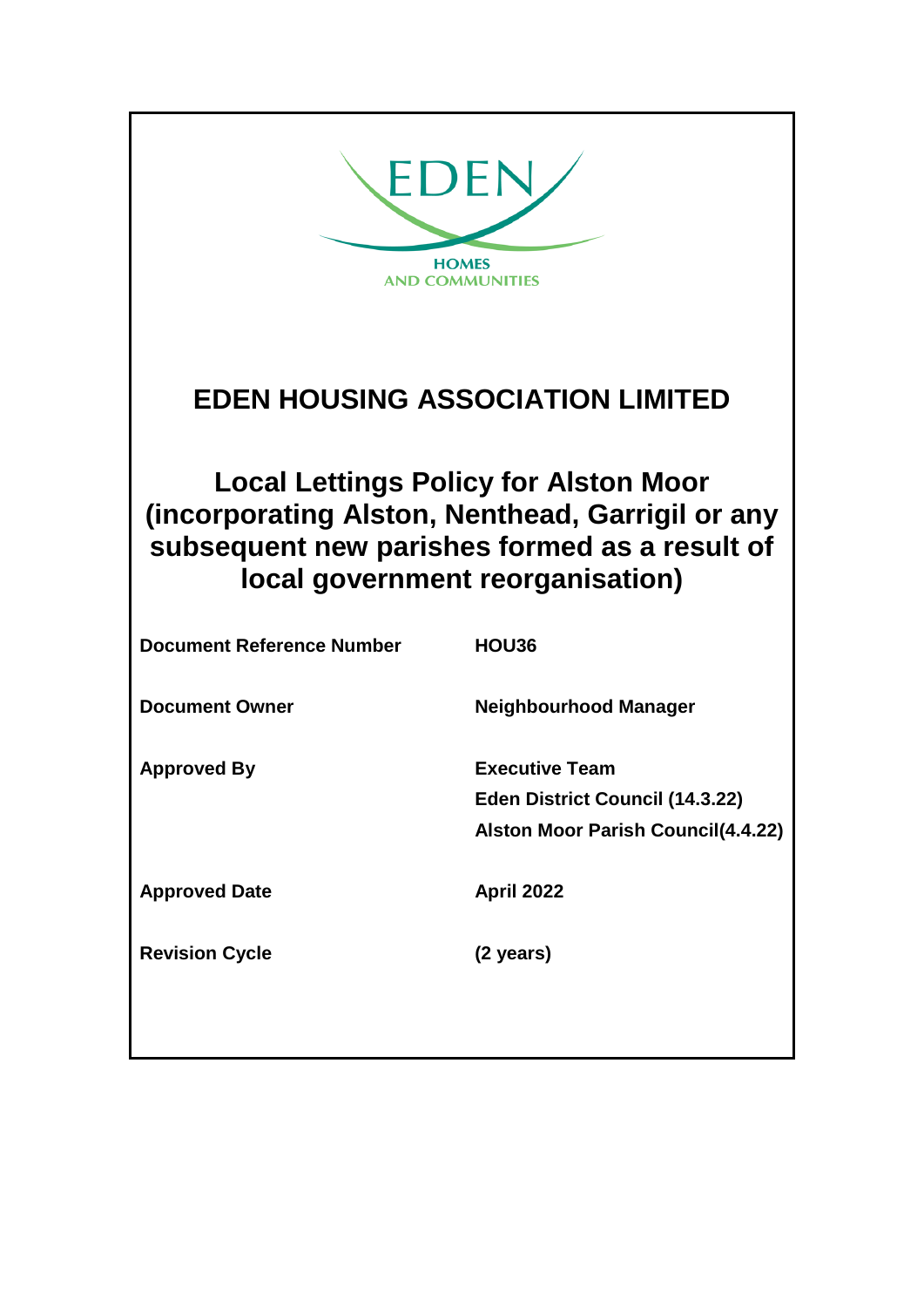#### 1. Introduction

This document sets out a Local Lettings Policy for use in Alston, Nenthead and Garrigil, or any subsequent new Parishes formed as a result of Local Government Reorganisation as referred to in the Cumbria Choice Allocation Policy.

The aim of the policy is to allow the communities living in the parishes of Alston, Nenthead and Garrigill to retain their links with the area, to help maintain sustainable communities.

The aim of the policy is to assist with achieving sustainability in rural communities and support people with a local connection to retain their links with their communities. In particular, it sets out to help rural communities retain families who are often priced out of local housing markets.

#### 2. Properties covered by the policy

The local letting policy described is for properties in Alston, Nenthead and Garrigil, which do not have a section 106 or covenant; namely The Firs, Church Road, Hill House Lane, Park View Lane, Globe House, Vicarage Terrace, Bevan Terrace, Valley View, Gate Croft.

#### 3. Priority under local letting policy

The Choice Based Lettings allocations policy will be applied to all applications that are received, however, priority will be given if:

- The applicant currently lives in the parishes of Alston, Nenthead and Garrigill (the 'locality') and has done for a minimum of 3 years.
- The applicant works or is securing permanent work in the locality.
- The applicant has an immediate family member who has lived in Alston Moor for a minimum of three years (mother, father, brother, sister, son or daughter).
- They are currently in the Armed Forces, in prison, in hospital or similar accommodation whose location is beyond their control, and immediately before moving to this type of accommodation they lived in the locality for at least three continuous years; or
- Former residents (who previously lived in the locality for a period of at least three consecutive years) who wish to return to the locality having completed a post-secondary (tertiary) education course within the past three years; or
- They need to live in the locality either because they are ill and/or need support from a relative who lives in the locality, or because they need to give support to a relative who is ill and/or needs support who lives in the locality. Proof of illness and/or need of support will be required from a medical doctor or relevant statutory support agency; or
- They previously lived in the locality for most of their lives and left the locality less than ten years ago ("Most of the applicant's life" will be interpreted as over half of the applicant's life up to the point that they left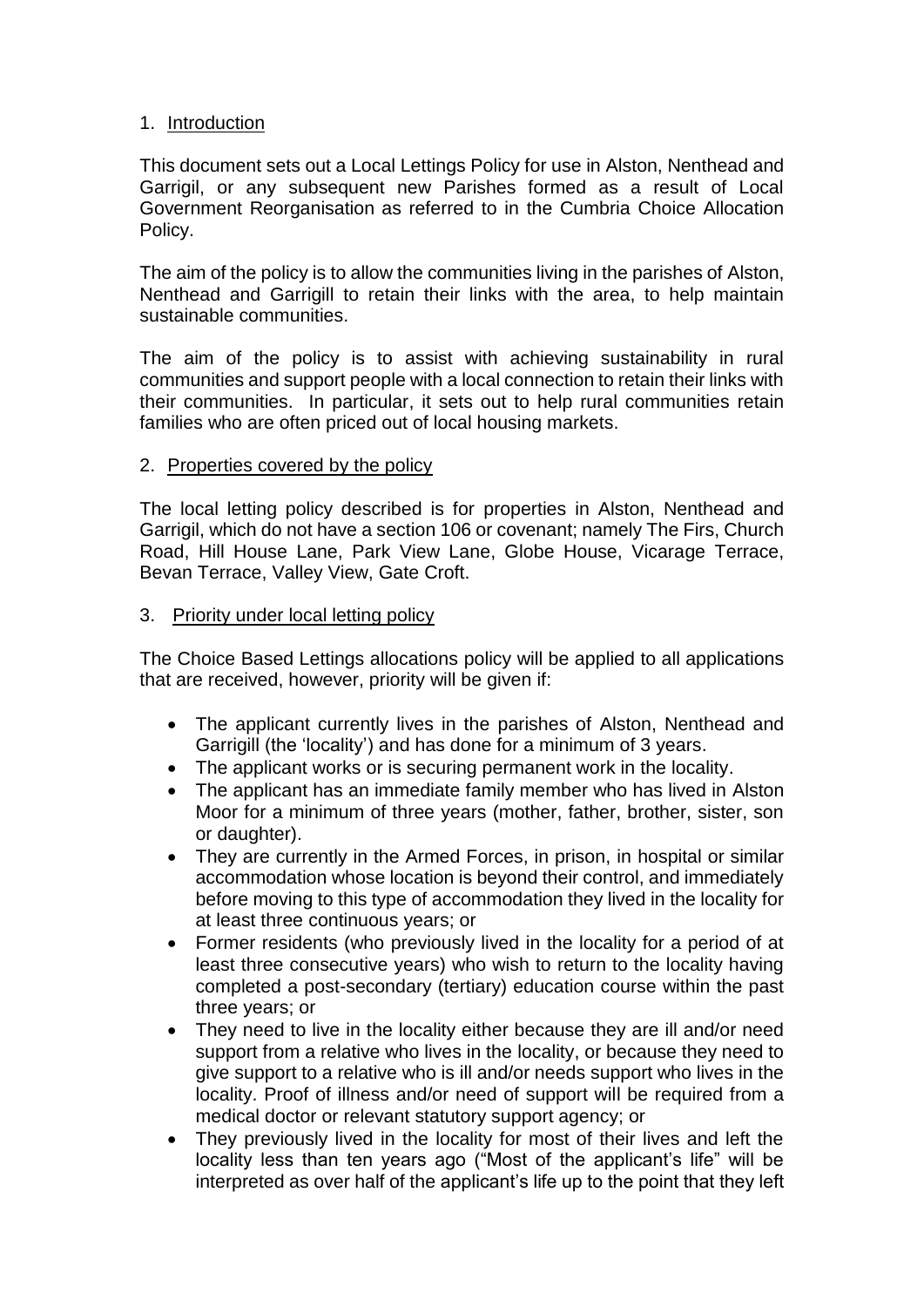the locality, or a continuous period of twenty years up to the point they left the locality); or

• They lived continuously in the locality for two years or more prior to being accepted as homeless under the Homeless Reduction Act 2017 and placed in any form of temporary accommodation outside of the locality for up to a maximum of two years

Preference will be given to persons with a local connection above all other applicants, in conjunction with the Cumbria Choice Allocation Policy.

The property will be advertised for persons matching the above criteria for 3 bid cycles (3 weeks).

Following this (during the fourth bid cycle) the property will be allocated as normal, following the Cumbria Choice Allocation Policy.

#### 4. Advertising

In addition to advertising the property following the Cumbria Choice Allocations Policy guidelines covering Local Lettings Policies:

- The Clerk of Alston Moor Parish Council will be notified of property details by email upon receipt of notice.
- The Parish Council is encouraged to advertise locally where possible and appropriate.

#### 5. Review

A group comprising representatives from Eden District Council and Eden Housing Association will review the policy to ensure that it is meeting the aims described in section 1.

The policy will be reviewed every two years; the group will consider evidence including:

a) Evidence of housing need registered with Cumbria Choice and housing needs surveys.

b) Evidence from lettings of properties in the area covered by the local lettings policy, including demand and the priority band of the bidders.

c) Evidence of demand from across the Eden Area.

d) Consultation with stakeholders such as parish councils and affordable housing groups in the areas covered by the Local Lettings Policy.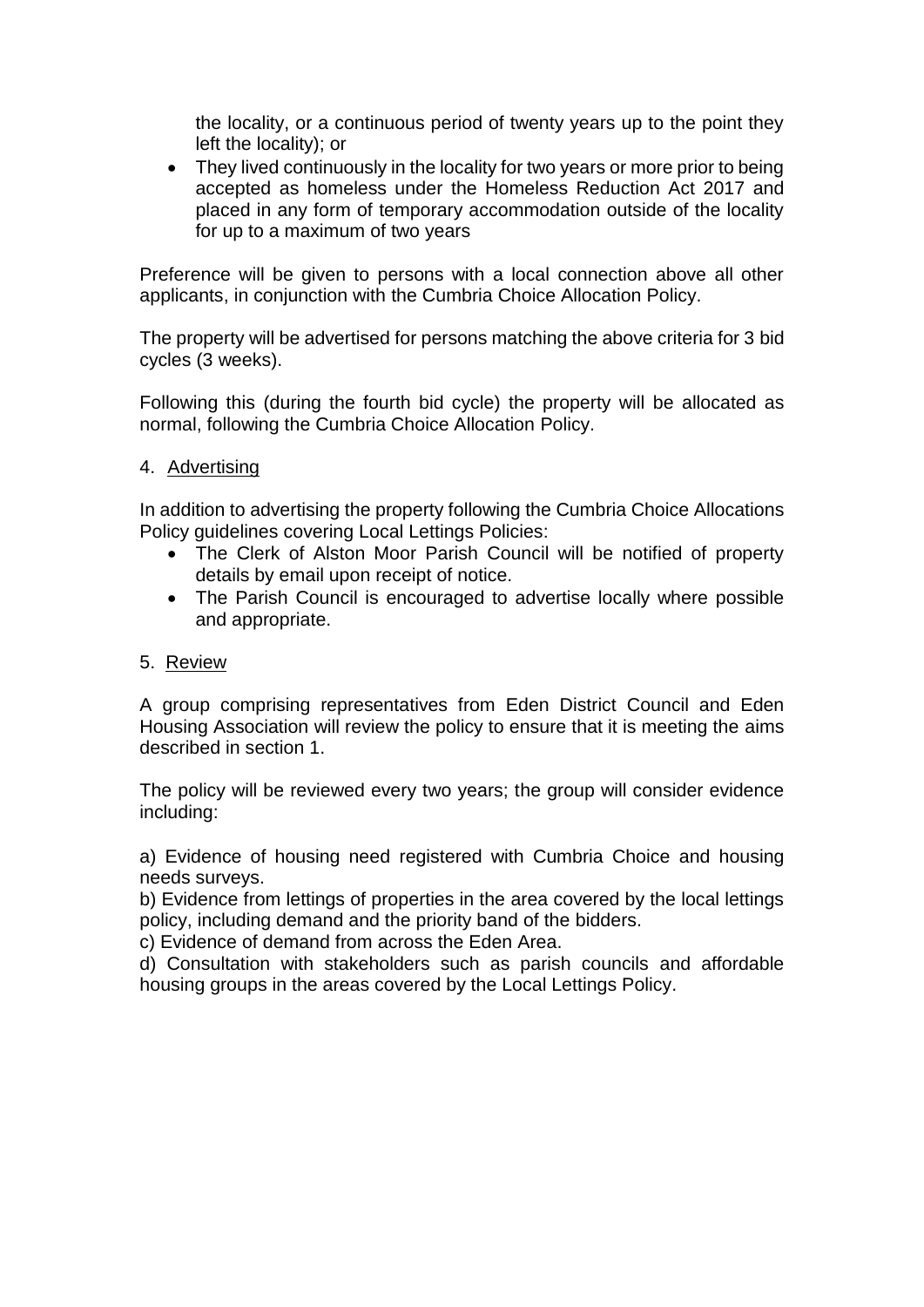# Appendix 1

## **Equality Impact Assessment**

| Question                                                                                                                                   | <b>Response</b>                                                                                                                                                                                       |
|--------------------------------------------------------------------------------------------------------------------------------------------|-------------------------------------------------------------------------------------------------------------------------------------------------------------------------------------------------------|
| 1. Name of the policy/practice/activity<br>being assessed                                                                                  | <b>Alston Local Letting Policy</b>                                                                                                                                                                    |
| 2. Summary of aims and objectives of<br>the policy/practice/activity                                                                       | The aim of the policy is to allow the<br>communities living in the parishes of Alston,<br>Nenthead and Garrigill to retain their links<br>with the area, to help maintain sustainable<br>communities. |
| 3. What involvement, consultation,<br>engagement has taken place for the<br>policy/practice/activity<br>(e.g relevant groups/stakeholders) | Alston Parish Council - 4th April 2022<br>EDC (Louise Jeffery) - 14th March 2022<br>Castles and Coast (Lena Johnson) - 25 <sup>th</sup><br>January 2022                                               |
| 4. Who is affected by the<br>policy/practice/activity                                                                                      | People applying for rehousing in the Alston<br>Area                                                                                                                                                   |
| 5. What are the arrangements for<br>monitoring and reviewing the impact of<br>the policy/practice/activity                                 | On review cycle                                                                                                                                                                                       |

| <b>Protected Group</b>                  | Is there a<br>potential for a<br>positive or<br>negative impact | Explain and<br>provide<br>evidence/data<br>used | Action to<br>address the<br>negative impact |
|-----------------------------------------|-----------------------------------------------------------------|-------------------------------------------------|---------------------------------------------|
| <b>Disability</b>                       | $\overline{NO}$                                                 |                                                 |                                             |
| <b>Gender</b><br>reassignment           | <b>NO</b>                                                       |                                                 |                                             |
| <b>Marriage or civil</b><br>partnership | <b>NO</b>                                                       |                                                 |                                             |
| <b>Pregnancy or</b><br>maternity        | <b>NO</b>                                                       |                                                 |                                             |
| Race                                    | <b>NO</b>                                                       |                                                 |                                             |
| <b>Religion or</b><br>belief            | <b>NO</b>                                                       |                                                 |                                             |
| <b>Sexual</b><br>orientation            | <b>NO</b>                                                       |                                                 |                                             |
| Sex (gender)                            | <b>NO</b>                                                       |                                                 |                                             |
| Age                                     | <b>NO</b>                                                       |                                                 |                                             |